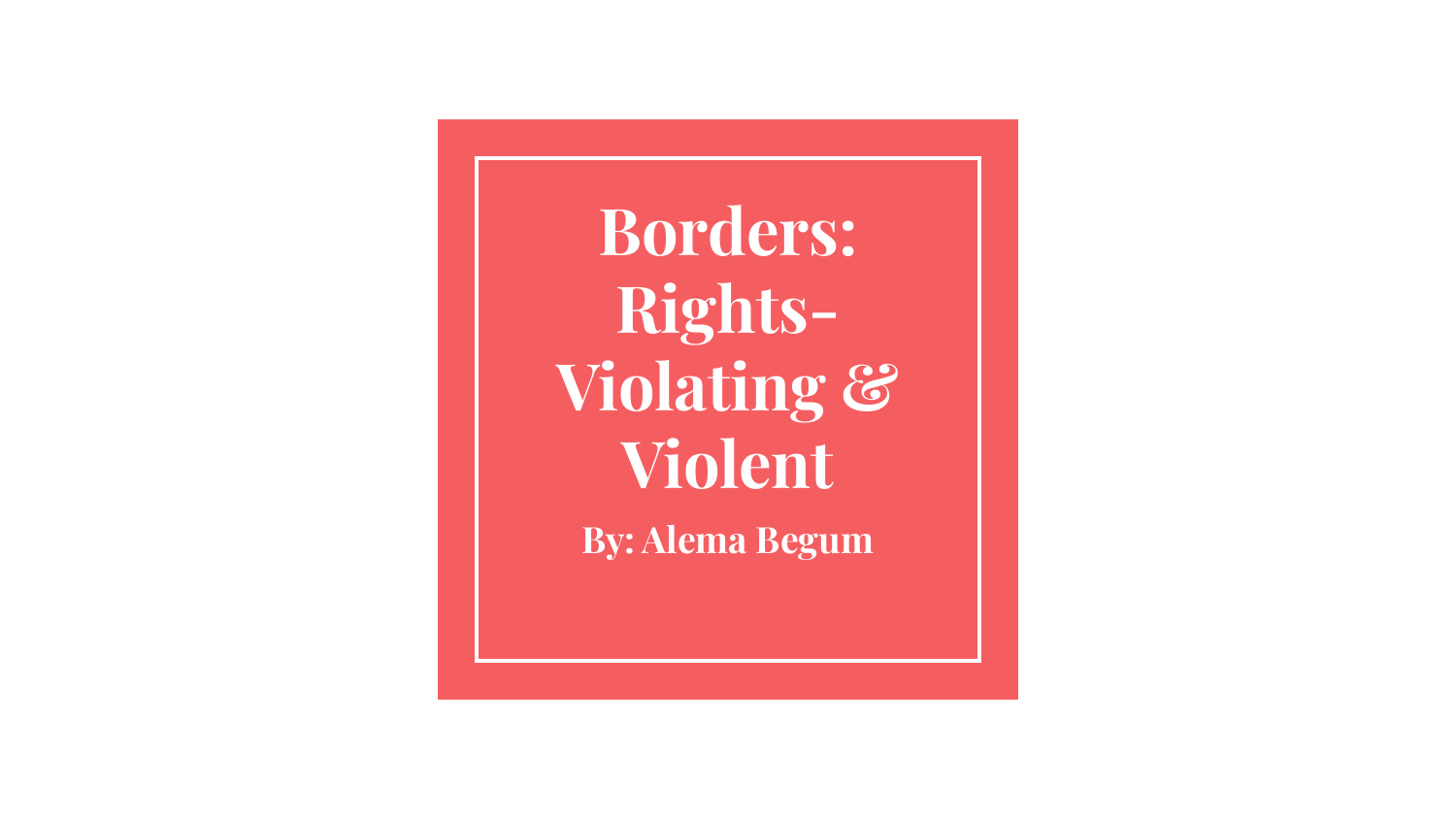### **Borders:**

### Tightened borders:

○ make it exceedingly difficult for immigrants to seek naturalization and permanent citizenship

#### Border control policies:

- claimed as extension and right of national sovereignty of state (**David Miller**)
- pose as physical and ideological barriers to safety and protection for migrants **(Matthew Longo, Arash Abizadeh)**
- The structural harm of borders have and continue to lead to violent human rights violations and abuses **(Case Studies 1 & 2)**
- The case for open borders (**Jeroen Doomernik, Harald Bauder, Joseph Carens, Audrey Macklin, Seyla Benhabib, Antonia Darder**)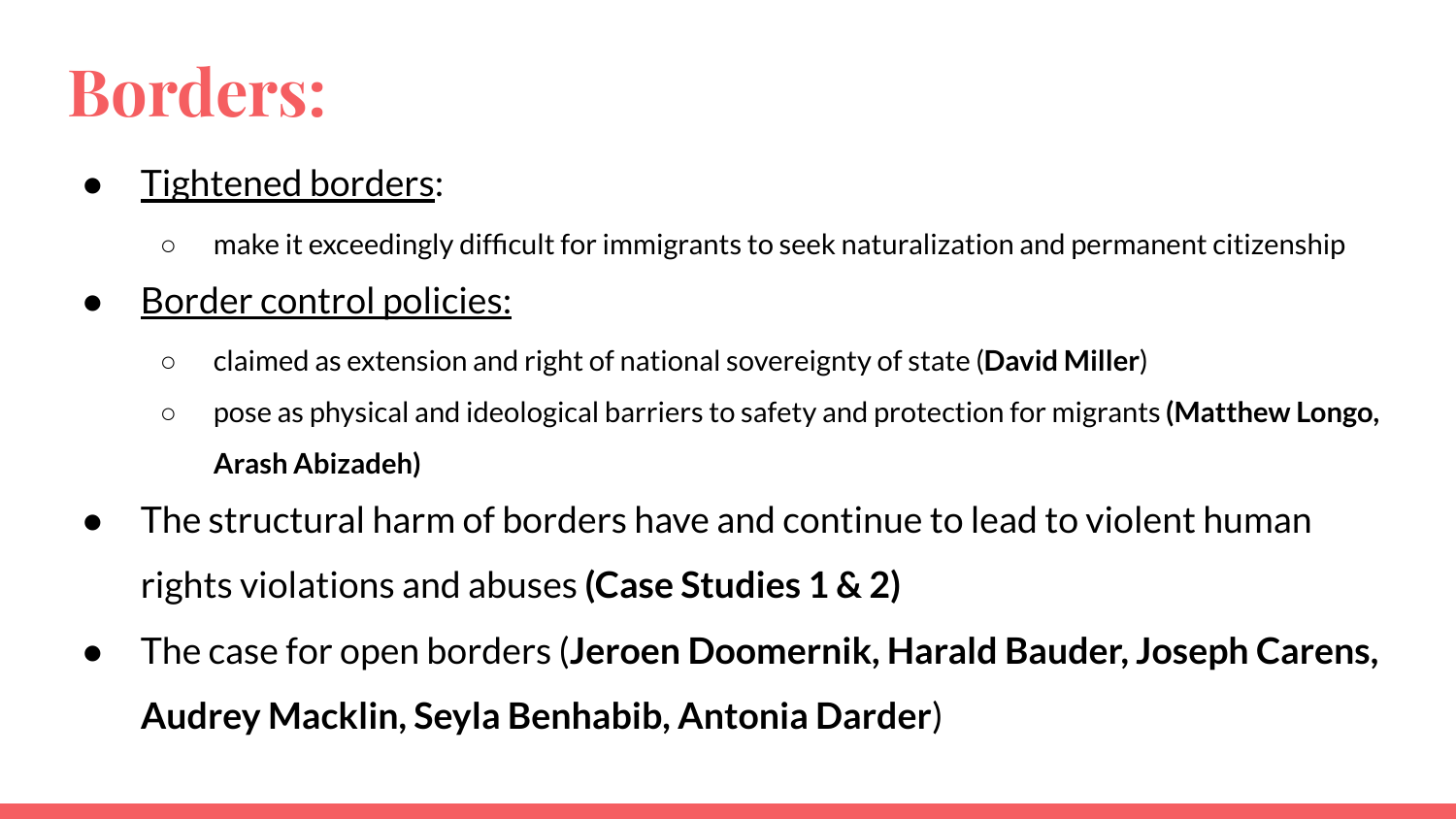# **Defense of Border Policies:**

#### David Miller

- Borders and border control policies are not rights-violating because there is no human right to freely move across borders
- Right to exit does not mean right to unrestricted immigration
- Immigrants cannot claim rights in the same way citizens do
- Only exception is *non-refoulement* principle: if denying entry could directly lead to individual's death *Image Source: Al Jazeera*

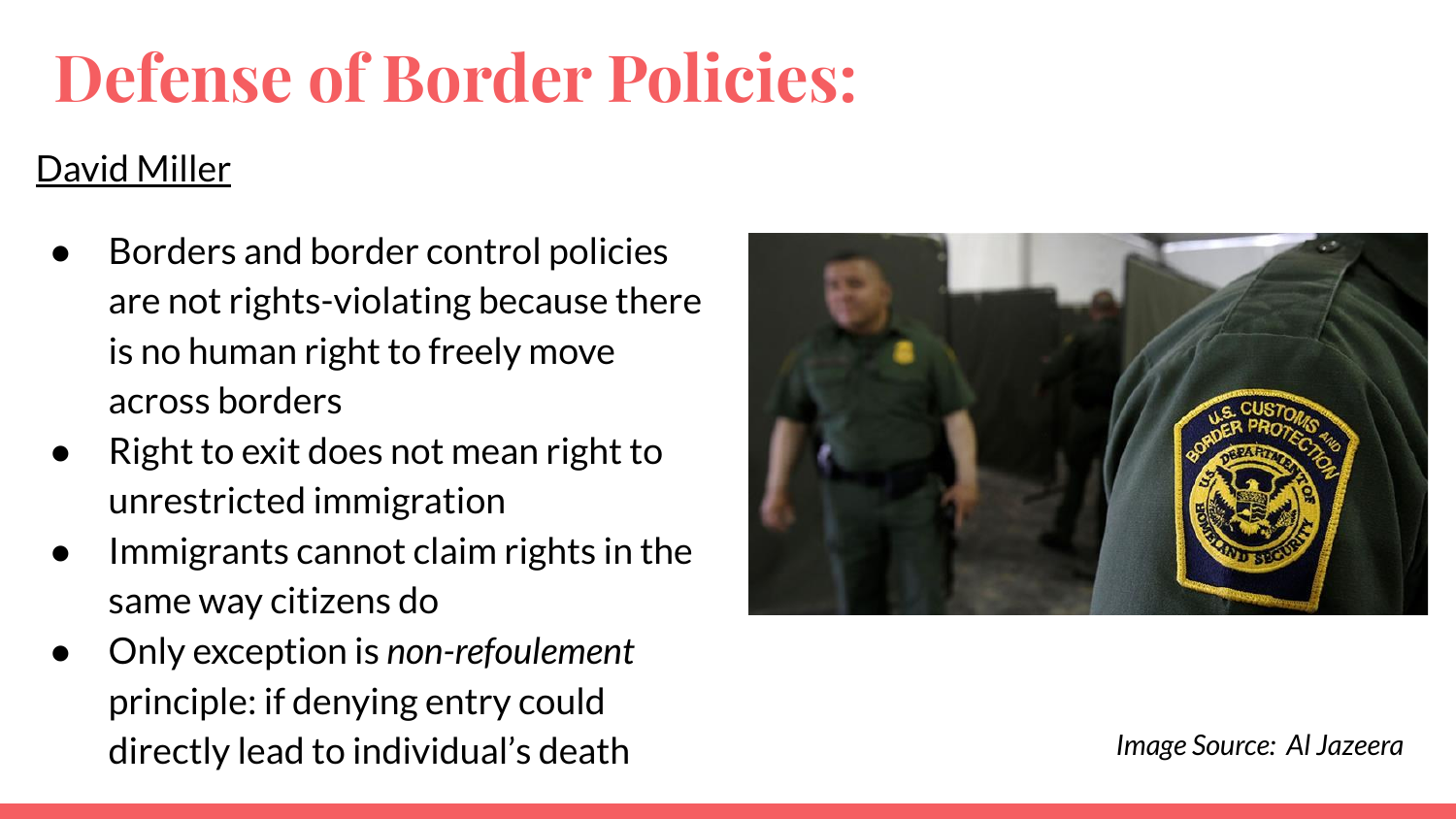## **Harm of Borders:**

#### Longo: Structural Harm

- Border control technologies, intra-agency cooperation, and militarization of U.S border after 9/11 make borders a "panoptic" and "peripheral" space
- Prioritizes protecting sovereignty over protecting human life at the border
- Imperial ideology behind borders allows violence without accountability

#### Abizadeh: Ideological Harm

- Democratic theory does not support a unilateral right to control and close borders on the basis of self-determination and protecting sovereignty
- Distinction between controlling movement of citizens vs. forcible control of migrant movement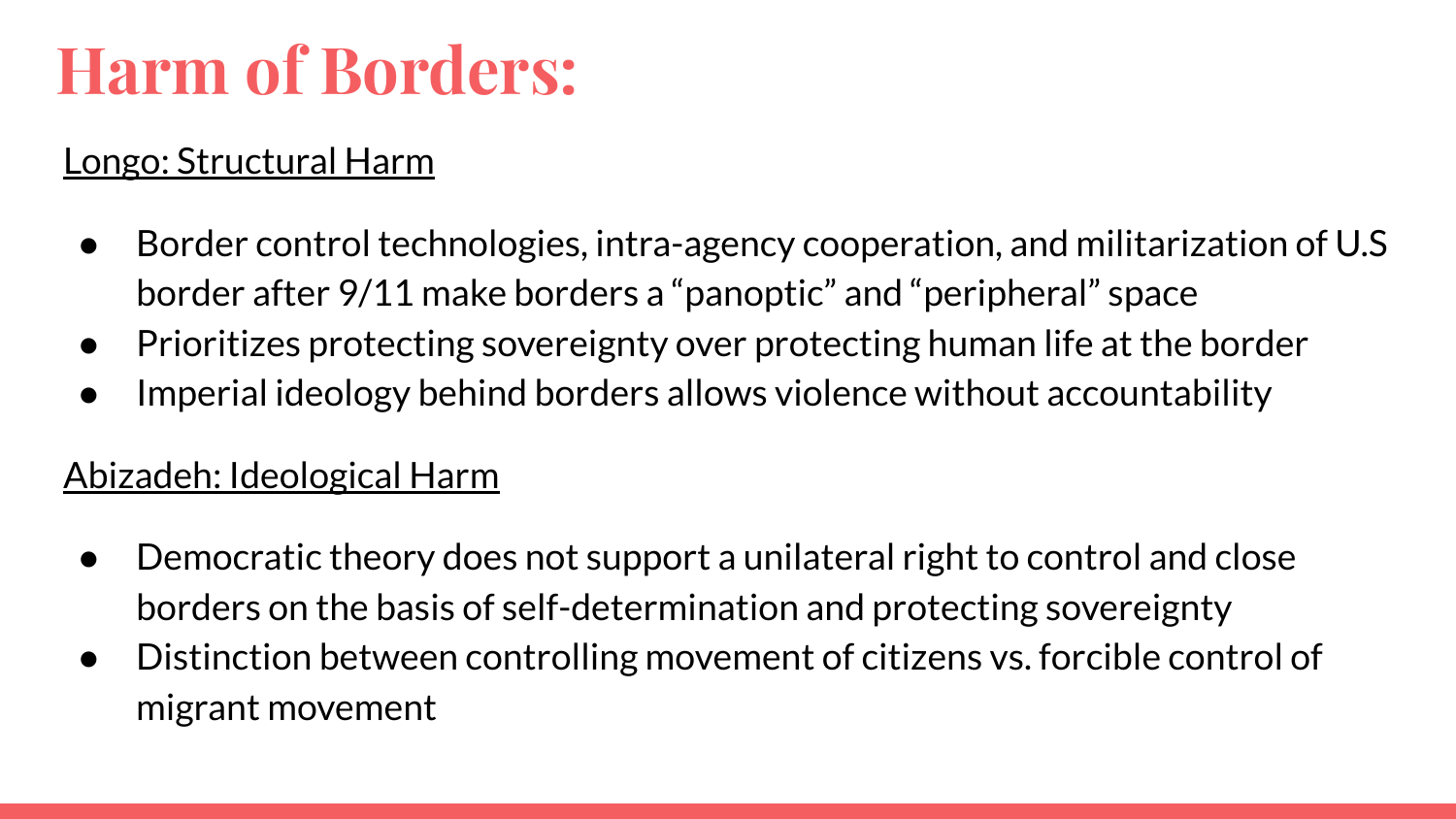# **Case Study 1:**

#### U.S. - Mexico Border

- 1998 report of human rights violations at the border between 1995-1997 in the Southern California region
- Describes unlawful intimidation tactics and violence of U.S. Border Patrol
- Brenda Catalina Ramons 18 year old U.S. citizen forced to falsely confess and has her documents confiscated at the border
- Berta Alicia Chavez non-english speaker forced to sign papers saying her documents were fraudulent, deported and had to wait for family to prove her citizenship *Image Source: Al Jazeera*

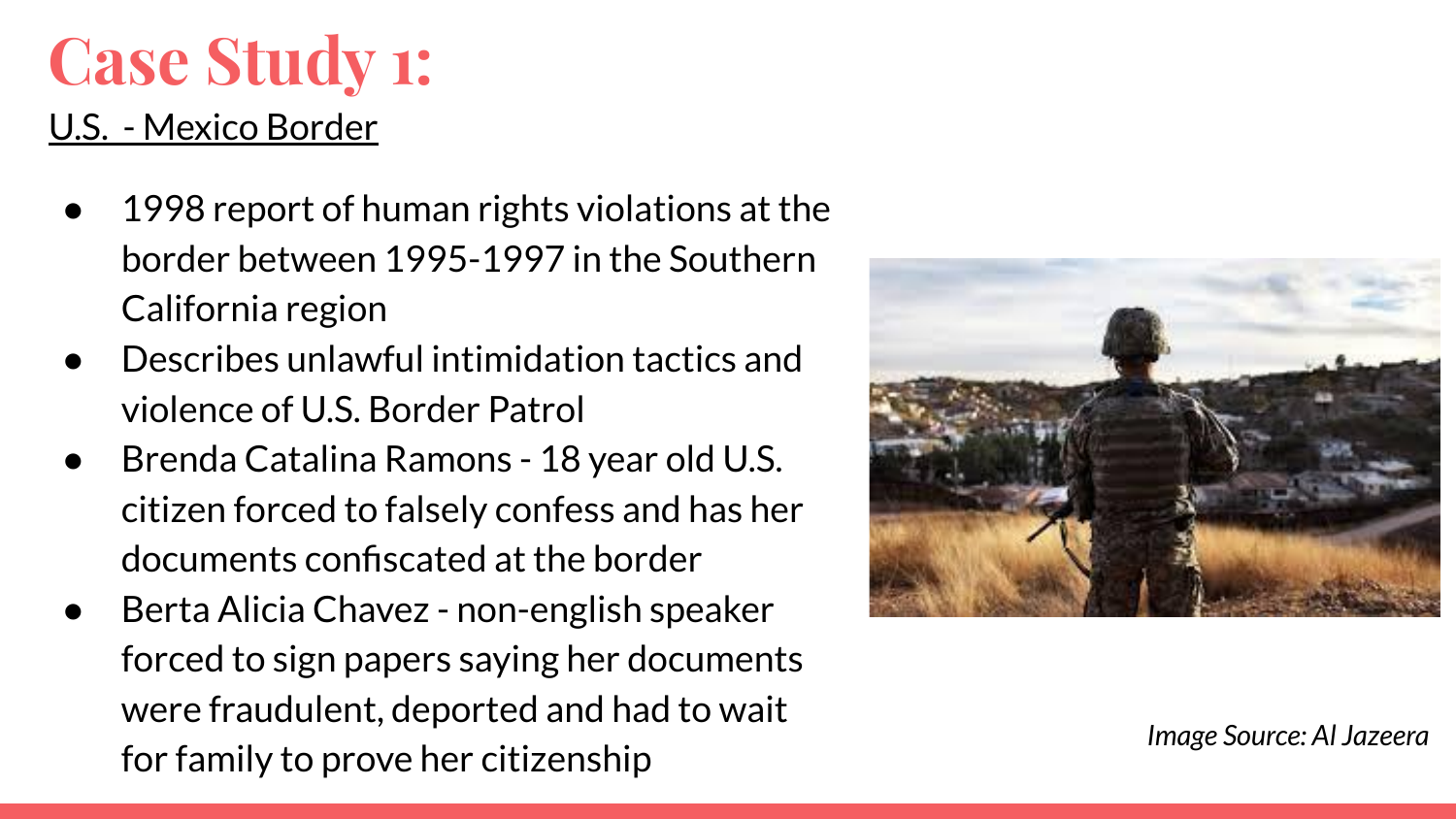## **Case Study 2:**

#### Border Network for Human Rights report 2006

- Spoke to hundreds of families on human rights abuses at the border, sent report to the United Nations Human Rights Committee
- Outlines border security legislation and policies that allow routine violation of Articles 6,9, 16, 17, and 26 in the International Covenant on Civil and Political Rights
- Outlines systematic violation of civil and human rights of individuals at the border leading to migrant death because of unlawful and arbitrary interference *Image Source: witness.org*

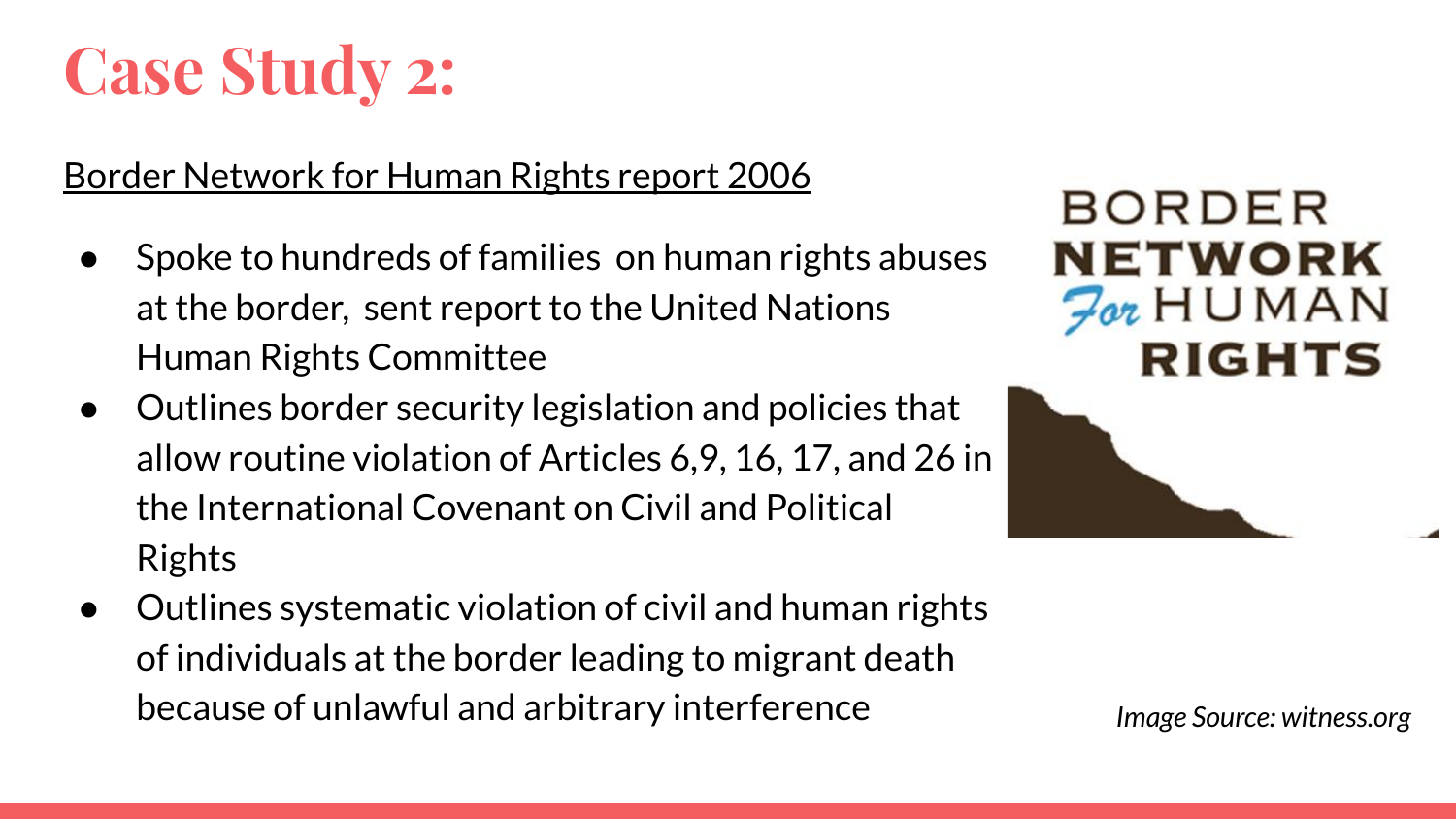### **A Case for Open Borders:**

Doomernik - states cost of enforcing immigration law is at \$17 Billion; advocates for smaller, less invasive, and more cost-effective state intervention

Bauder - proposes domicile-based citizenship to replace birthright citizenship

Carens - argues citizens and non-citizens should be treated as free and equal human beings; open borders would affirm liberal character of state and principles of justice

Macklin - argues that adherence to liberal principles include non-discrimination

Benhabib - proposes cosmopolitan federalism to control the economic globalization that has made borders more hostage than sovereign

Darder - states internationalization of capital depends on exploitative labor force; supports disrupting neoliberal policy and advocates for the right of personal self-determination to leave or stay